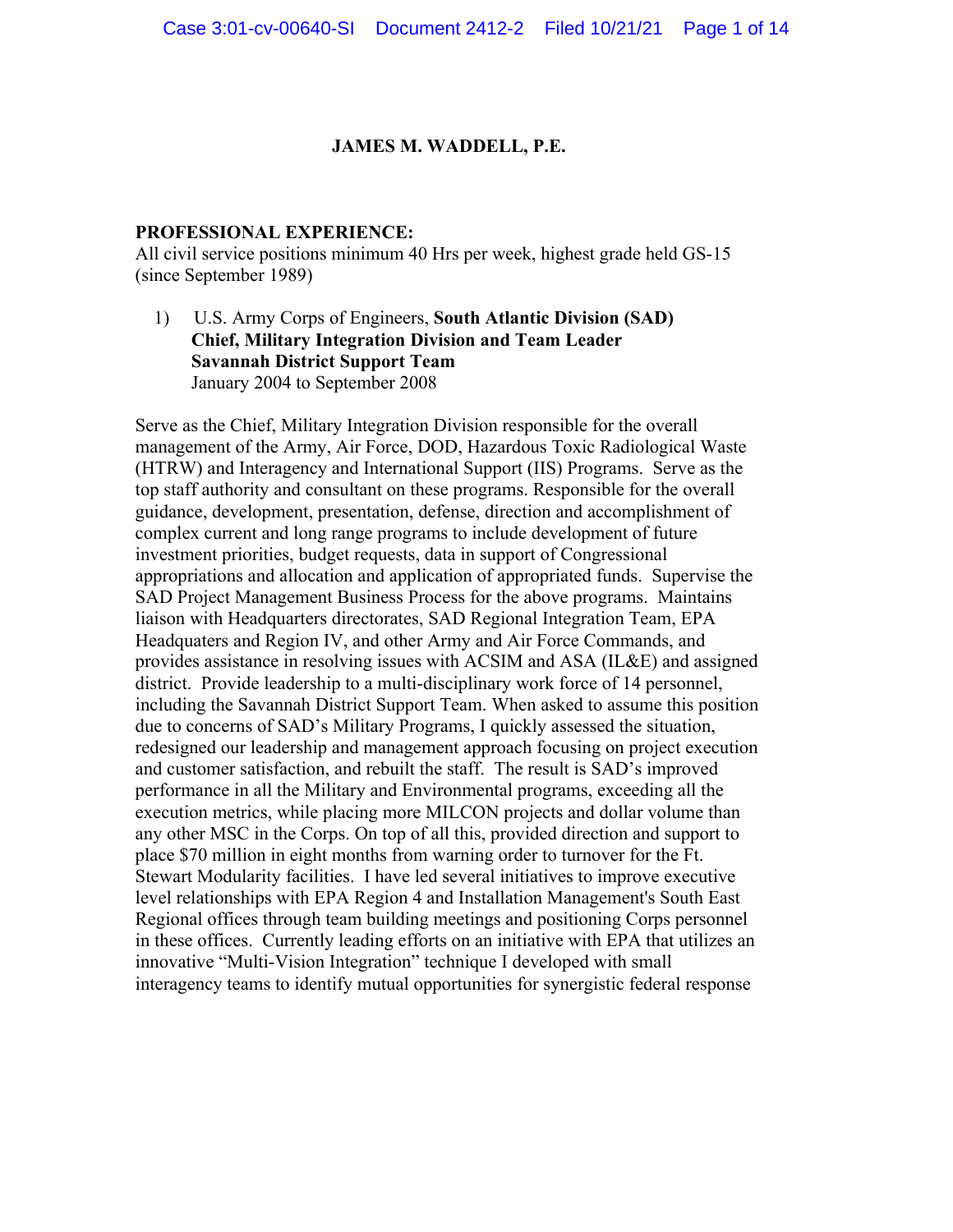to Brownfields redevelopment, impaired water resources and communities seeking a sustainable future. I also led efforts to provide personnel exchanges between the Corps and EPA Region IV and personnel to support Region IV's Brownfield office via Inter Agency Agreements. I have been a leading force in the implementation of the District Support Team concept. As the leader of the Savannah team, have improved relationships with the district and have led the resolution of technical, policy and programmatic issues for them in the Civil, Military and Environmental programs in coordination the Air Force, Army, EPA, USFWS and State Agencies such an Georgia DEQ. For instance my team has been key to rapid analysis of issues, approval and turnaround of the Brunswick Harbor PCA, Richard B. Russell Mitigation Lands MOA, Savannah Harbor Expansion Study and modeling decisions, and providing Civil Works environmental expertise to resolve a military construction problem at Ft. Benning. I have led a Corps wide initiative to develop and implement a very successful Environmental/Cultural Resource immersion course taught by Native Americans on their lands. Open to all Federal agencies the one of a kind course has attracted participants from EPA, DOE, and FAA among others. I am a member of the Project Management community of practice and in that role developed key input such as the vision for project managers.

## 2) U.S. Army Corps of Engineers, **South Atlantic Division Chief, Business Management Division** September 2002 to January 2004

Responsible for and provided overall direction and guidance for near and long-term strategies for establishing and/or sustaining South Atlantic Division's (SAD) Civil Works, Military, Environmental and support to other Federal agencies (EPA, AID, DOE, etc.). South Atlantic Division is a five District, 3500 person organization serving the southeast United States as well as Central and South America; the geographic breadth and range of stakeholders requires strong situational awareness to effectively develop internal and external business strategies and relationships. SAD's Civil Works, Military, and Interagency and International Programs provide a complex tapestry of challenges and opportunities. Accomplishments include: leading the development of innovative approaches to establishing the Project Business Management Process (PMBP) within the South Atlantic Division Headquarters and throughout the districts as well as  $P^2$  deployment. A key component of PMBP implementation was leading the senior staff through the design and implementation in May 2003 of the District Support Team concept. This concept was used in the 2012 initiative as well. Established the Corps as a member of the Southeast Natural Resource Leaders Group, a consortium of current and potential stakeholders as well as developing senior level relationships with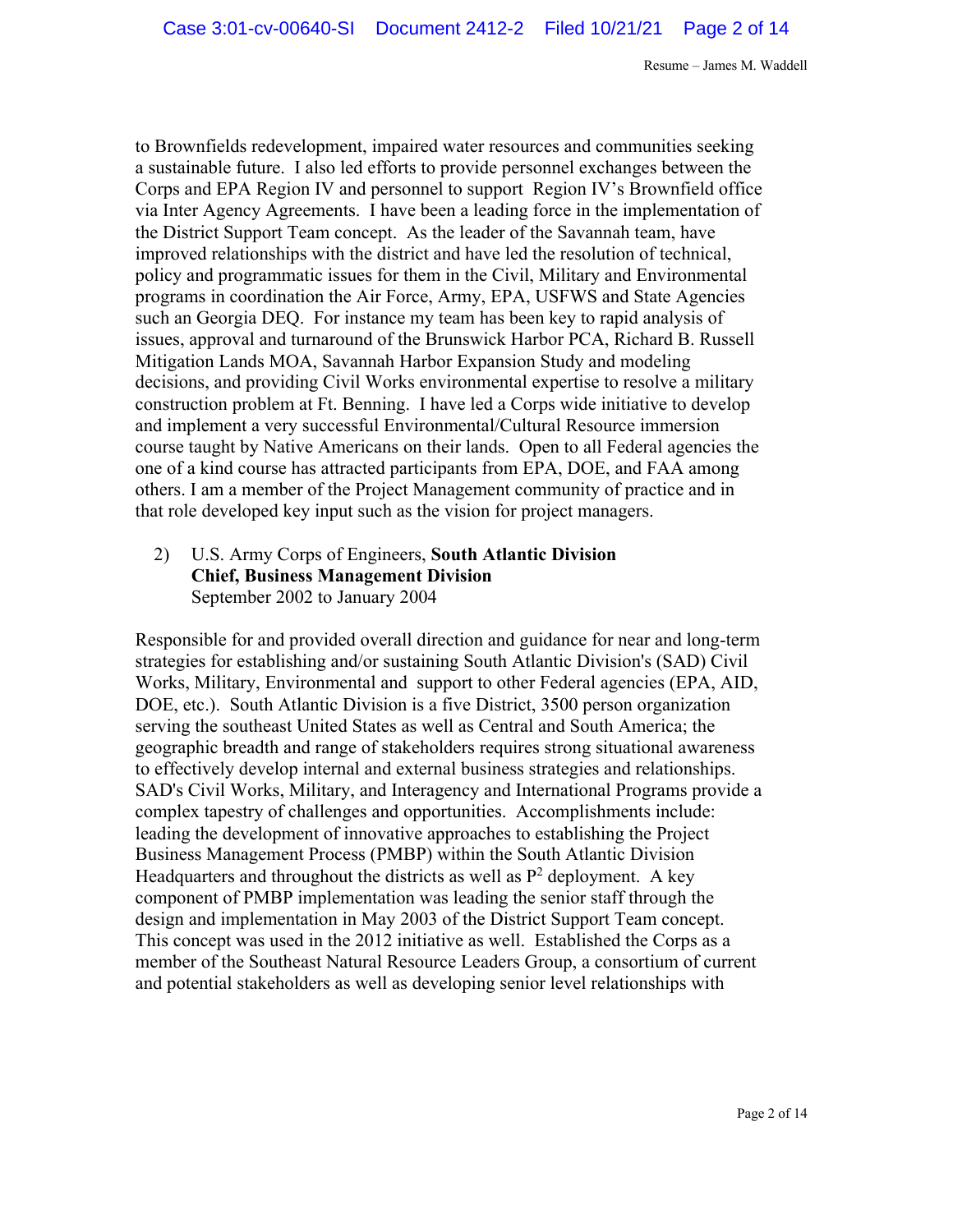EPA Region 4. Led the development, implementation and execution of SAD's strategic plans. Guided SAD's leadership development program to include fostering of team building skills, vision and coaching on important subjects such as sustainability, community identity, product quality, strategy and customer relations. Was responsible for direction or facilitation of the Regional Management Board, the Command Council, the Environmental Operating Principles Implementation Team, and the SAD and USACE RBC 2012 Team. In addition, led all USACE 2012 activities including reviewing and drafting recommendations to the Corporate and Headquarters Design Study as well as staff lead for four Functional Area Assessments (FAA's) assigned to South Atlantic Division. Maintained close relationships with North West Division in order to assist them in maintaining positive tribal relationships through training events and informal consultation meetings with north west tribes.

3) U.S. Army Corps of Engineers, **Walla Walla District Deputy District Engineer for Planning, Programs, Projects**, GS-0340-15 May 1999 to August 2002

Served as the Deputy District Engineer responsible for leading the planning, programming and project management of the District's \$130+ million Civil Works program for the Snake River Basin and a staff of 600+ employees (direct management control of over 70). Projects included seven major hydroelectric dams: five with inland navigation, two with flood control, and all with recreation functions. In addition to these project purposes, all the Snake and Columbia River Dams are prototypes in that they operate many of the world's most technically advanced juvenile and adult salmonid bypass systems. Responsibilities included project management over the planning, engineering, construction and operation of a major research, monitoring and evaluation program for fish bypass and transportation systems; the planning, engineering, construction, and operation of minor/major power and navigation component rehabs, upgrades, maintenance and operations (including dredging). I improved the District's execution performance across all civil programs thus exceeding all established metrics for execution. Through a comprehensive campaign to implement the Project Management Business Process, I trained, developed and enabled Project and Functional Managers as well as project teams to exceed execution targets while synergistically solving complex engineering and biological challenges. By laying out a vision for the Project Management Business Process and empowering a special team of managers to develop three levels of Project Management training totaling 60 hours of training that would touch every district employee, I was able to move the District far ahead of current USACE training goals for PMBP. Was responsible for the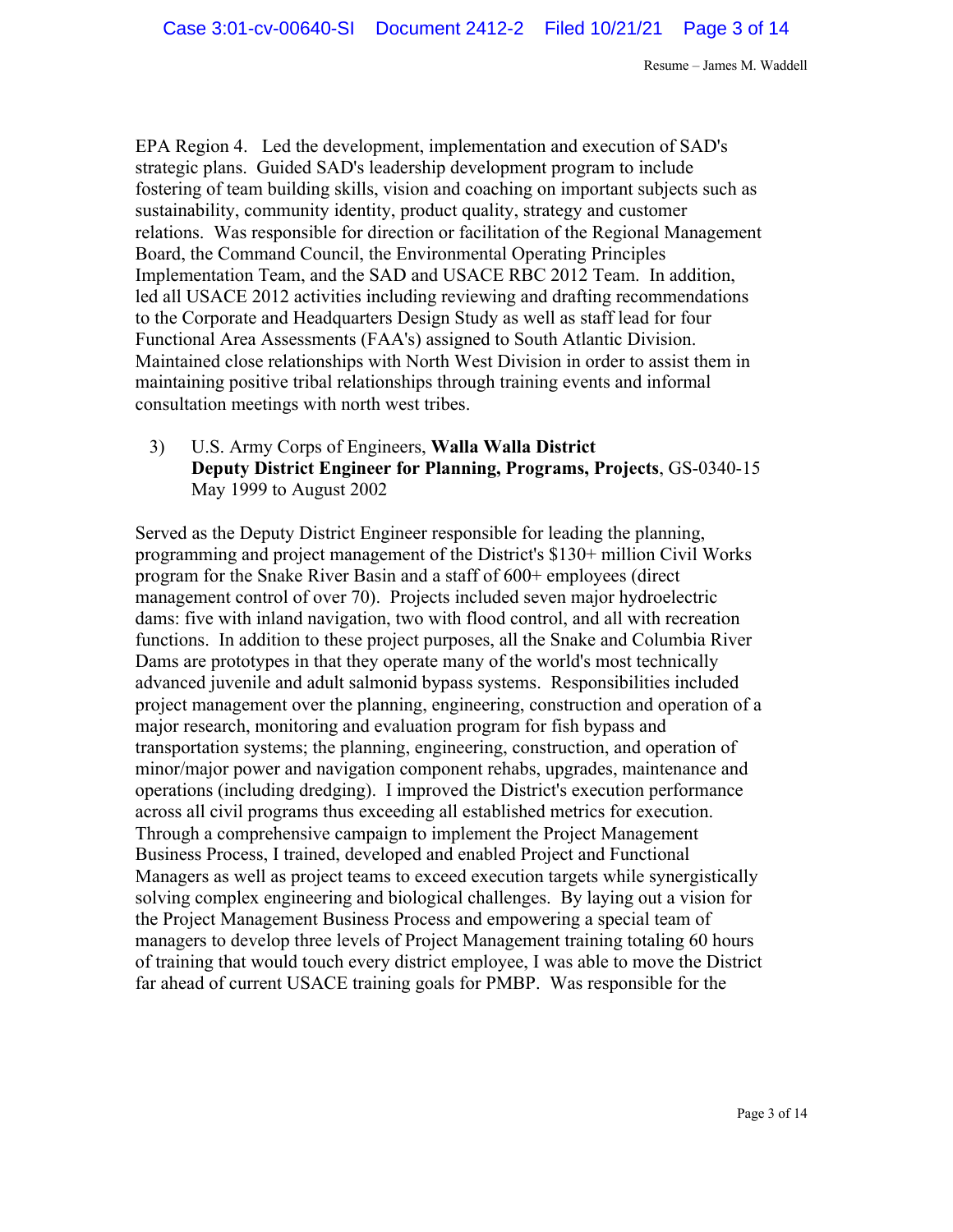congressional, federal and state relationships in the District requiring frequent interactions with members and key staff that led to numerous new authorizations and appropriations for the District. Personally led an executive level redefinition of a broader vision and strategic direction of sustainable development for the district thus enabling greater learning and public service in the area of environmental restoration and providing the foundation for the Environmental Operating Principles. District now has a robust portfolio of completed and ongoing, stream/aquatic ecosystems restoration projects including a precedent setting \$66 million, 22-mile Snake River restoration authorized in WRDA 2000. As all of the District projects have extensive Endangered Species Act, Clean Water Act, National Environmental Policy Act, Tribal Trust requirements, consultation or coordination, I established partnerships with numerous federal, state, local agencies as well as communities in order to arrive at better study/project solutions. One example is the \$30 million Environmental Impact Statement for the four Lower Snake River dams which required extensive cooperation with EPA, USFWS and NMFS. Another example of my leadership and teaming efforts was the design and implementation of a Native American training course focused on improving the environmental and cultural understanding of Corps team members from a Native American perspective. This training built important and enduring relationships between the Corps of Engineers and regional tribes. I also led the successful reintegration of the Corps programs into the state of Idaho by establishing an outreach and PM forward office in the state capital thus influencing effective, longterm relationships.

4) Headquarters, U. S. Army Corps of Engineers **Directorate of Military Programs, Environmental Restoration Division Chief, Intergovernmental and Superfund Support Branch**, GS-0810-15 November 1995 to May 1999, minus one-year Executive Development assignment (See Below) Reference - Ms. Pat Rivers 202-761-0858

Served as the Branch Chief for the Corps Superfund and FUSRAP Programs as well as support to Department of Energy, Federal Aviation Administration, Federal Emergency Management Agency and other Federal and state agencies. Was responsible for the planning, design, management and placement of over \$550 million per year of environmental cleanup across the country. The EPA Superfund program is by far the largest reimbursable program in the Corps and has been one of the Corps' most significant outreach efforts. EPA is a demanding customer, who if not satisfied, will have other Federal agencies or contractors do the work for them. In addition to seeking growth opportunities with EPA relative to increasing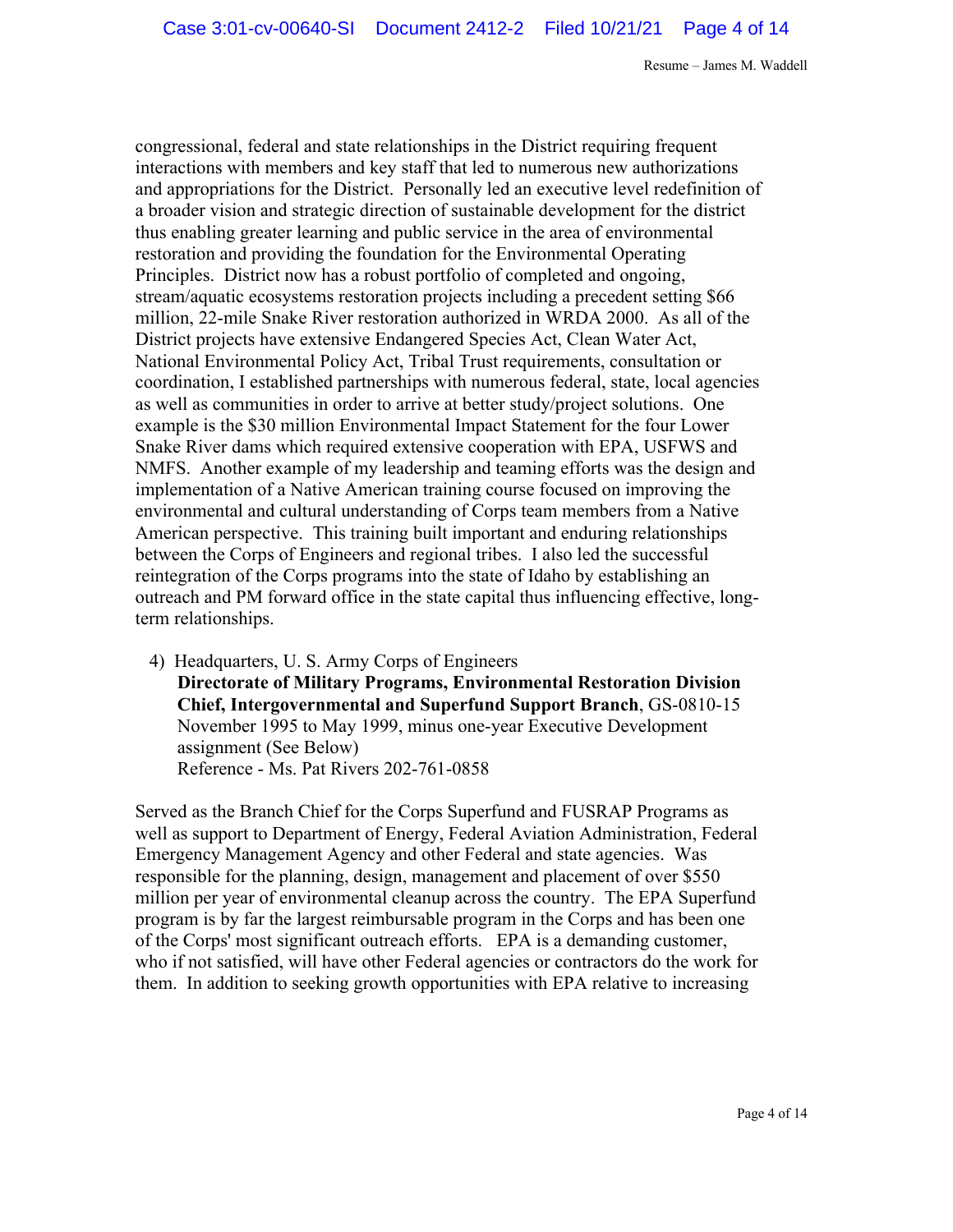the number of Superfund projects the Corps managed, I expanded outreach efforts to include the placement of 20+ Corps team members into EPA positions. These team members were key to cultivating corporate relationships and expanding the Corps service to other agencies. During this same period, the Corps newest environmental activity -- the FUSRAP Program - required leadership, creativity and engineering insight in order to place this complex radiological cleanup on an efficient and cost effective track. Program responsibilities included laying out a vision and strategy for the program such as assessing the skills, staffing, systems, and resource issues surrounding the Corps ability to successful manage HTRW cost reimbursement type contracts. Leading, managing and developing the branch staff to become a high performance learning organization and thus able to achieve higher personal and programmatic achievements was of highest priority to me. Likewise, providing corporate/program leadership through such means as assessing the capability of the 450 Superfund and intergovernmental support team members in Division's and District's and providing guidance and resources to insure maximum customer satisfaction while developing the individual and corporate capability to accomplish future work better, faster and cheaper. Critical to the success of the Superfund and Brownfields programs was building the team commitment and passion for continuing development of partnerships with EPA Headquarters and regional offices that required not only an in-depth understanding of their authorities, business practices and program objectives but also of their culture and styles. Provided leadership and motivation to my team that forged new partnerships with the Directorate of Civil Works in the support of the Brownfields program aimed at rebuilding the nation's abandoned or underutilized urban areas through the integration of Civil Works appropriations and reimbursable customers. Led the team in fielding a key outreach process for the environmental customers as well as a highly effective management process for cost type contracts which resulted in saving the Corps customers well over \$80 million. I often led or empowered Corps teams to solve complex engineering, biological or construction problems on projects not meeting the cost, quality of schedule expectations of the customer.

5) U.S. Army Corps of Engineers, **North Atlantic Division Acting Director of Programs (an SES position)** November 1997 to October 1998 Reference - Lieutenant General Jerry L. Sinn, U.S. Army Headquarters, 703-614-4104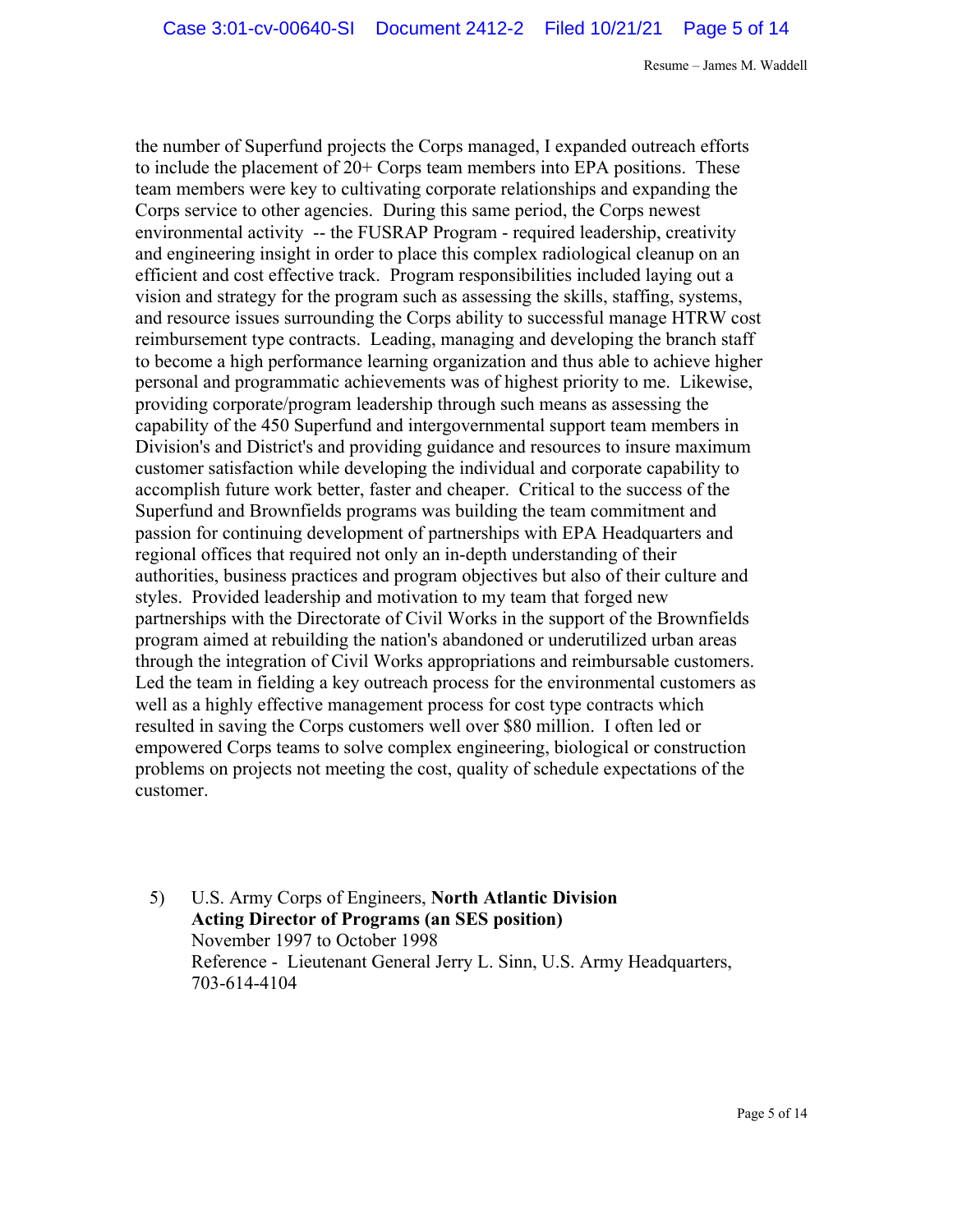Served as the Acting Director of Programs Management with responsibility for assuring assigned Civil Works, Military, Environmental, and EPA's Superfund progarm, valued at \$600 million, were delivered within agreed-to costs, schedule and quality. Integrated and reconciled processes within our planning, engineering, construction, operations and real estate elements to insure high quality and lowest reasonable cost; Contracting Division and Office of Counsel to assure adherence to Department of Army commitments made to Congress, installations, local sponsors, local governments and other agencies. Led the overall mission of the Division in oversight of the planning, design, construction, and real estate programs that included Civil Works operations of a diverse range of projects that included navigation locks, dams, powerhouses, canals, storm damage protection, bridges, levees, recreational facilities, as well as the design and construction of Army and Air Force medical facilities, housing, barracks, training facilities, utilities, environmental clean-up and restoration, and research and development facilities. I often independently negotiated with senior MACOM staff or commanders and the Director of the Army budget to secure additional funds for MILCON and O&M projects. Likewise performed a similar function related to Civil Works projects and members and their staffs and committees of Congress as well a negotiating strategic direction and conflict resolution among Port Authorities. My oversight also included division leadership of the Corps largest Superfund and FUSRAP cleanup programs, which often included resolution of complex engineering or construction problems. Directly supervised 20 - 30 positions through grade GS-15 in the division headquarters. Developed a highly effective outreach process and business management office designed to empower employees to effectively seek opportunities to support our customers and stakeholders. This outreach activity was extended to European Command upon the integration of European District into North Atlantic Division with excellent results in the former Eastern Bloc States. Another key accomplishment was leading the transition of European District into the NAD structure with no disruption of customer service while optimizing the relationship between the CENAD Two Star Commander and CINCEUR.

6) National Science and Technology Council (Detail to) **Joint Subcommittee for Environmental Technologies, JSET Executive Director**, GS-0810-15 November 1993 to November 1995 Reference - Dr. Joseph Bordogna PE, Deputy Director, The National Science Foundation, 703-292-8001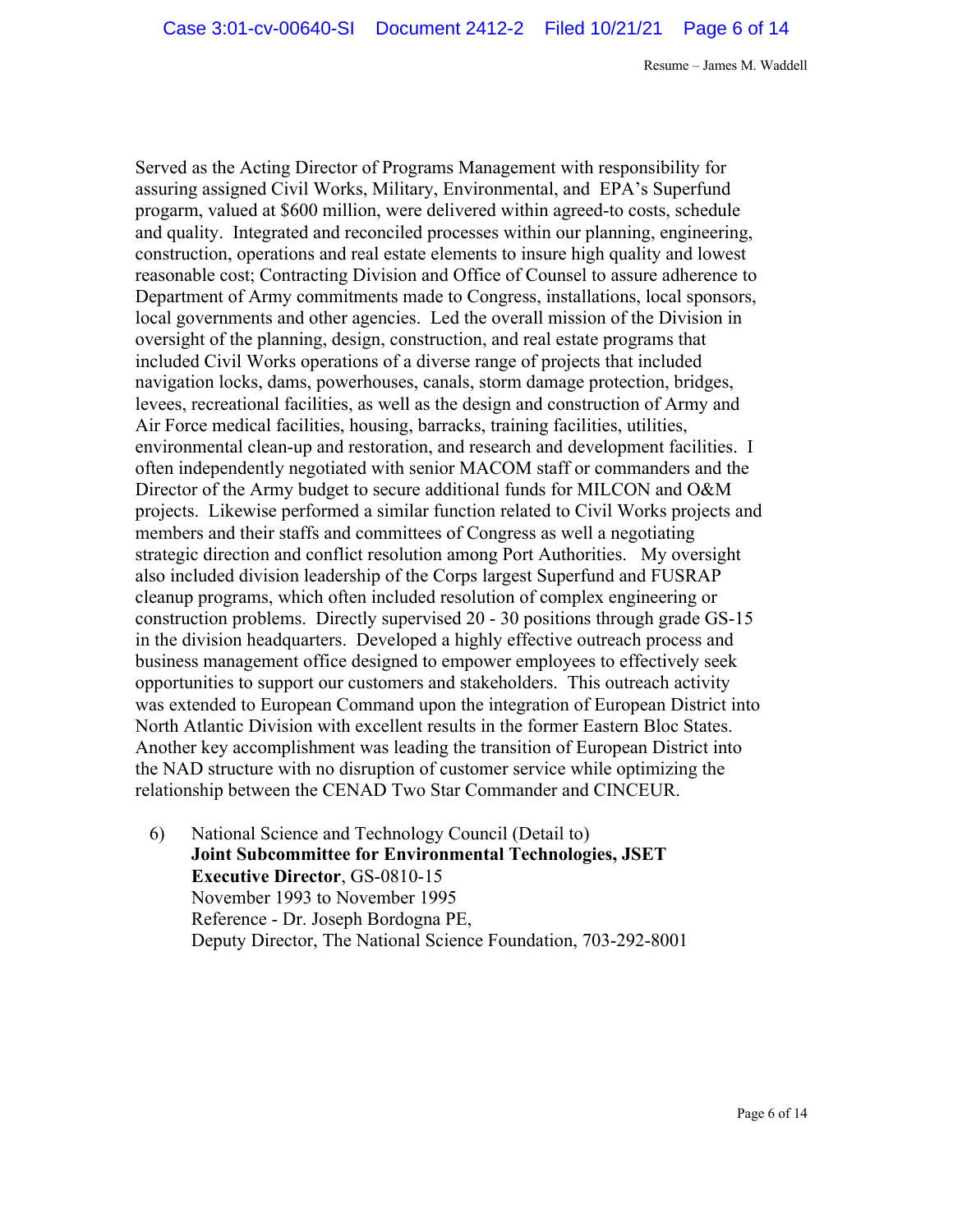Served as the Executive Director of the JSET reporting to the Assistant Director for Engineering, National Science Foundation, the Assistant Secretary of Energy for Renewable Energy, and the Deputy Assistant Secretary for Technology Development (Environmental Cleanup) at DOE. As the principal integrator, team facilitator and resolver of conflicts, I developed a team framework and led a diverse group of senior managers and executives from 14 Federal agencies. Together we developed: the Federal research and development strategy for environmental technologies valued at approximately \$3 billion annually; the FY 1996 and 1997 budget guidance for environmental technologies; the research and development sections of the White House Technology for a Sustainable Future Frame Work for Action and the National Environmental Technology Strategy. To facilitate the success and learning of this team, I developed the first database for executive decision-making in the Federal government that incorporated and linked national goals with all Federal environmental research and development programs valued at \$8 billion. These activities required a broad knowledge of technologies and an ability to judge the relative importance and relationship of technologies based on discussions with many technical experts. Initiated, organized or led various high level government and private sector forums and teams on environmental technologies, e.g., the Civil Engineering Research Foundation. Also provided numerous quick reaction position papers to the White House and agency leaders on a broad range of science and engineering concerns regarding the environment and sustainable development. Established a liaison team between the Corps and the Department of Energy, Environmental Management, Office of Technology to further the rapid deployment of environmental technologies to the benefit of DOE and DOD hazardous waste cleanup programs. My qualifications as a Professional Engineer often required that I assess the engineering or constructability of numerous technologies used in the cleanup of hazardous and radiological sites.

7) Headquarters, U.S. Army Corps of Engineers, **Chief, Office of Strategic Initiatives**, GS-0810-14 from Aug. 88 to Sept. 89 GS-0810-15 from Sept. 89 to Oct. 93 (with two details, see below) Reference - LTG (Ret.) Henry J Hatch, PE, 703-476-8895

Served as the Chief, Office of Strategic Initiatives and the senior strategic analyst/planner working for the Chief and Deputy Chief of Engineers and the Associate Chief of Engineers for Strategic Studies. Facilitated a senior executive/general officer team that developed a strategic issues management process for the Corps as well as helped develop the Corps first strategic direction documents. Through this process, analyzed and synthesized social, technical,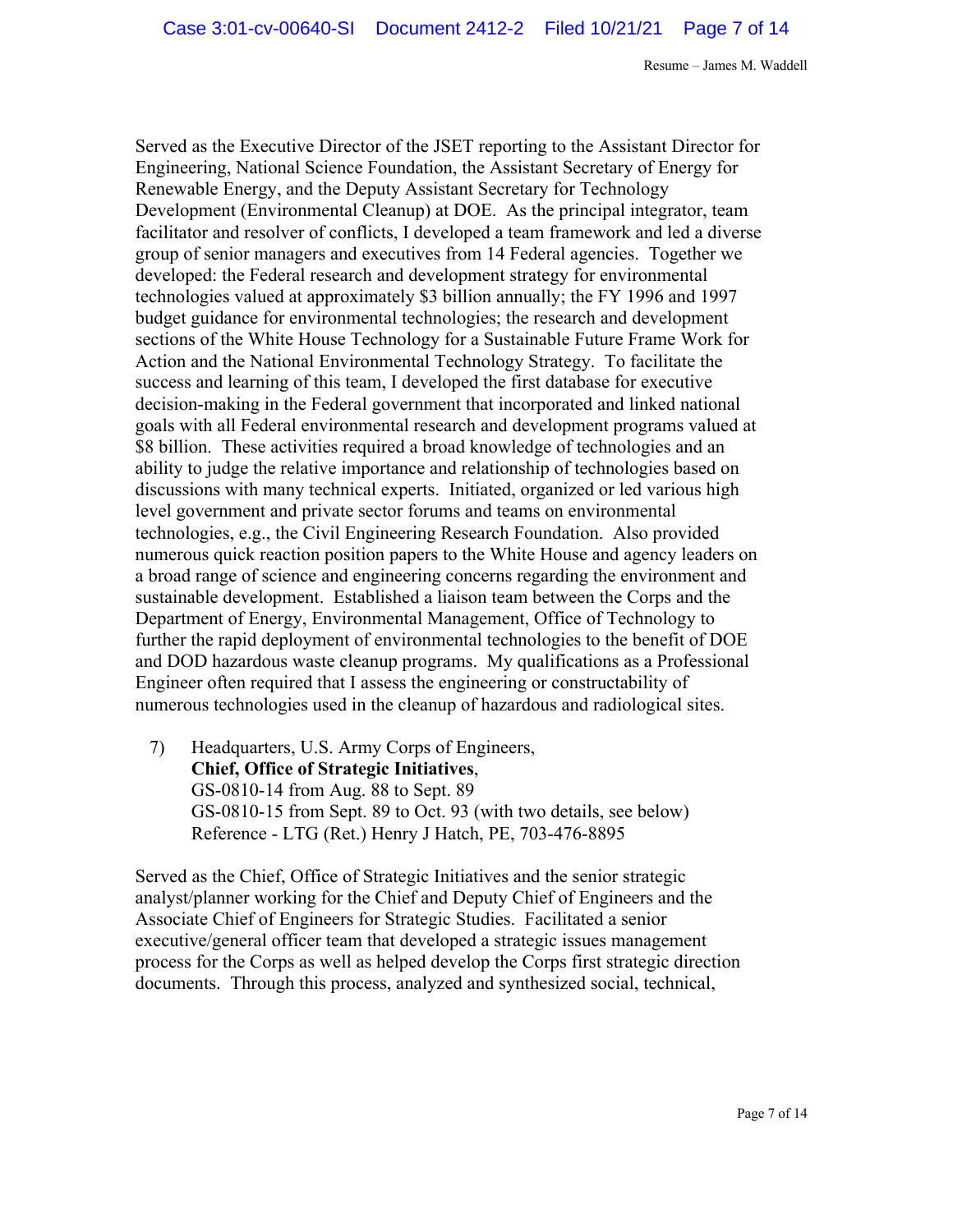economic, ecological, and political trends, and identified challenges facing the Nation that the Corps of Engineers could address. Supported senior civilian and military leaders in preparing strategic proposals for the Chief of Engineers on how the Corps could respond to the most critical challenges. Areas of significant issue development were; Environment, Infrastructure, Magnetically Levitated Transportation, Environment as a National Security issue, Environmentally Sustainable Development (US. and abroad), Technology Transfer to improve the U.S. Technology Base, Program/Project Management (PPM), and National Space challenges. Major actions at this time were: an assessment of current PPM practices of the Corps of Engineers, private industry, and other Federal agencies in order to develop optimized structures and systems for PPM; helping in the conceptualization, development and placement of environmental and sustainable development doctrine into the National Security Strategy, DOD and Army Manuals, US Navy's Global War Games Scenarios as well the environmental principals of organizations such as the American Society of Civil Engineers, the World Federation of Engineering Organizations, the Civil Engineering Research Foundation and CH2MHill; and development of an automated decision support system for development, integration and management of various multi agency programs such as the US. Global Change Research Program and the US. Southern and European Commands' Nation Assistance activities.

## a) Executive Office of the President (Detail to) **Office of Science and Technology Policy (OSTP) Senior Policy Analyst for the Environment**, GS-0810-15 November 91 to March 92

Served as the Senior Policy Analyst on Environment. Provided analytical staff support to the President's Science Advisor on a host of environmental issues. Issues included global change research, Antarctica, high-seas fisheries, forests, wetlands, atmospheric research, Earth Observing System, sustainable development, environmental technologies, and national security. Worked with and gave guidance to executives and political appointees at numerous Federal agencies through the Federal Coordinating Council for Science and Engineering Technology. Key accomplishments were articulating the relevance of environment as a national security issue, developing the concept for a Federal coordinating body for environmental technologies, bringing an integrated/interdisciplinary perspective to several Agenda 21 issues related to the UN Conference on Environment and Development, and developing information management systems for the Environmental Section of OSTP.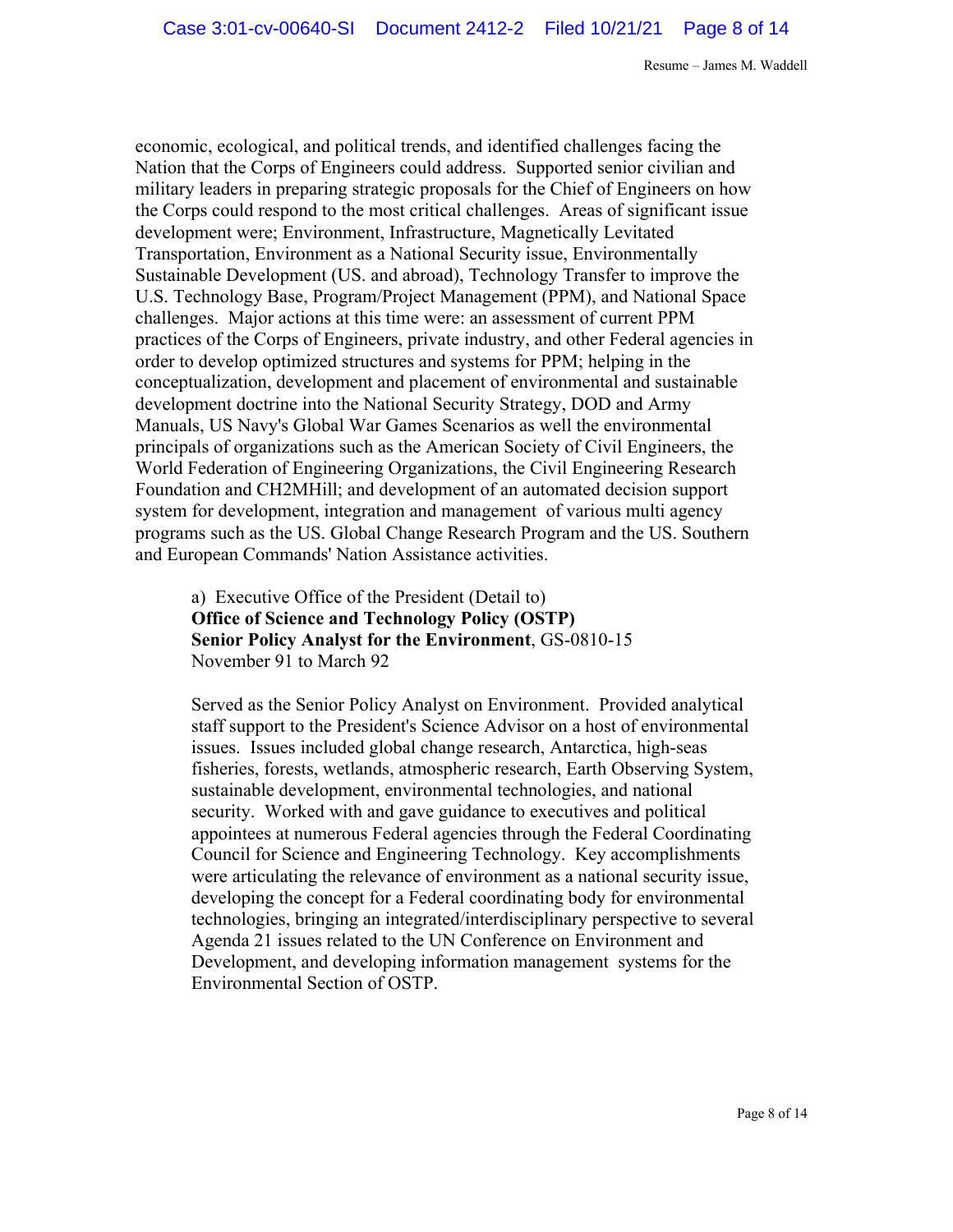b) Committee on Earth and Environmental Sciences (Detail to) **Executive Staff, Working Group on Global Change** (WGGC), GS-0810-15 September 90 to February 91

Detail to the Committee on Earth and Environmental Sciences of the Federal Coordinating Council for Science and Engineering Technology. Provided strategic management concepts for the day-to-day business practices of the WGGC and the longer range US Global Change Research Program and objectives. At that time the WGGC was responsible for the development, coordination and integration of one billion dollars worth of research projects scattered across nine Federal agencies. Key accomplishments: Researched the scientific content of US. Global Change Research; the agencies' approaches to accomplishing this research and the CEES/WGGC interagency agreements. Resolved research conflicts and priorities between senior agency scientists. Led an interagency executive team of scientist that developed a concept for an integrated collaborative vision-to-project decision support system for this research. This automated system facilitates the development and management of multi-agency programs in both a strategic and near term context.

8) Headquarters, U.S. Army Corps of Engineers, **Strategic Initiatives Branch**, GS-0810-14 March 1987 to July 1988 Reference - John Rushing, former Corps SES & Vice President, HDR Engineering, 678-420-5431

Served as the Corps first full time strategic analyst/planner for the Director of Civil Works and later, the Chief of Engineers. Duties same as above (paragraph 5). Key accomplishments; Designed and orchestrated a values program for the entire Corps of Engineers; led teams to design and orchestrate a process leading to the identification and analysis of 17 Engineering Challenges facing the Nation; reassessed the organizational strategy for providing strategic planning support to the Chief of Engineers leading to the establishment of the Office of Strategic Initiatives; directed the Corps effort in support of an Army Science Board study of water supply on Army installations; orchestrated and managed the Chief of Engineers transition activities including the identification of 200+ engineering, programmatic, resource and leadership issues and their synthesis into possible strategic directions for the new Chief. Conducted the Corps first visioning exercise and facilitated executive leader input and the Chief's work on the Corps first vision.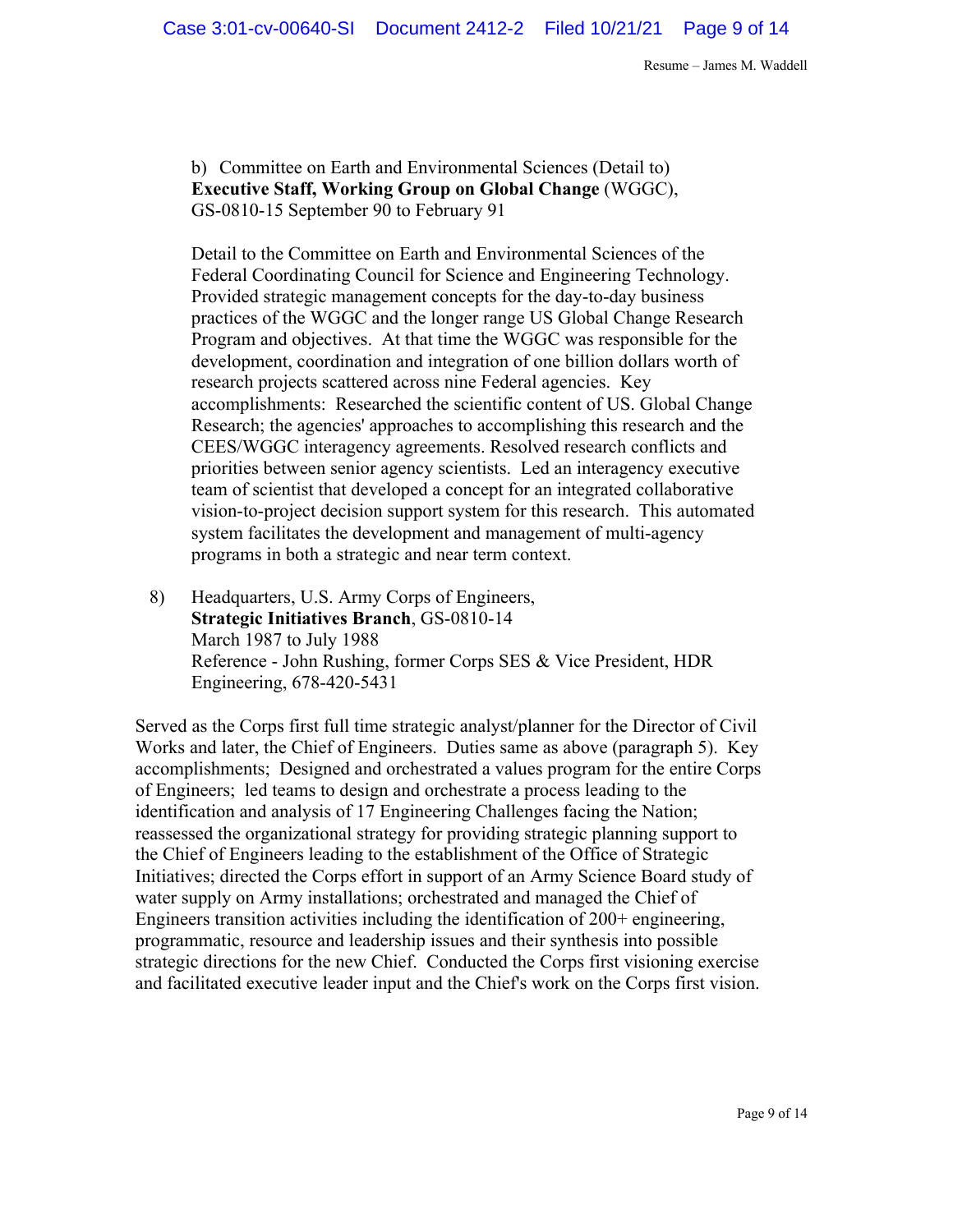# 9) U.S. Army Corps of Engineers, **European Division Kaiserslautern Area Engineer Office**, GS-0810-13 October 1984 to February 1987

Served as Chief of the Resident Engineer Section. Responsible for direction, staffing and training of 18 engineers engaged as project engineers for the construction of Air Force, Army and NATO facilities. Typical \$100 million program consisted of medical, maintenance, logistics, housing, road, utility etc., types of projects. Responsibilities included construction project management, design review, preparing and negotiating modifications, invoicing, construction quality assurance, scheduling and acting as the Area or Deputy Area Engineer in their absence. Professional contacts and negotiations were with officials of the German Government, the Air Force, Army, NATO, and construction firms. Developed a strategic plan for the area office designed to improve the team's service to customers through empowerment, team communications, and strategic thinking. Served as a test life cycle project manager on a \$40 million Combat Targeting system. In this capacity, reviewed and modified engineering and design documents, independently developed cost estimates, schedules and a zero defect quality management system required to prevent the planting of listening devices into the structure during construction. Detailed to Turkey for six weeks as the Area Engineer for all Army and Air Force Construction activities in Turkey.

10) Headquarters, **21st Support Command, U.S. Army Europe Initially Program Manager** (see below) then appointed Branch Chief, October 1981 GS-0801-12, Apr. 81 to Nov. 82 GS-0801-13, Nov. 82 to Sept. 84

Served as Chief of Construction Programs Branch from October 1981 to September 1984. Twelve-person branch was responsible for NATO new construction, Repair and Maintenance projects (RPMA), Troop Construction, Energy Conservation, Army Military Construction, OSHA, and Combat Training Areas on military installations in Belgium, England, Netherlands, Luxembourg and western and northern Germany (21st SUPCOM area of responsibility). NATO responsibilities involved management and development of design directives and engineering concepts, coordinating designs with the host nations and AE's, presenting justifying logistical and engineering criteria and designs to NATO international staff for funding support. RPMA program management responsibilities were the initiation, development, implementation, and management of an innovative automated,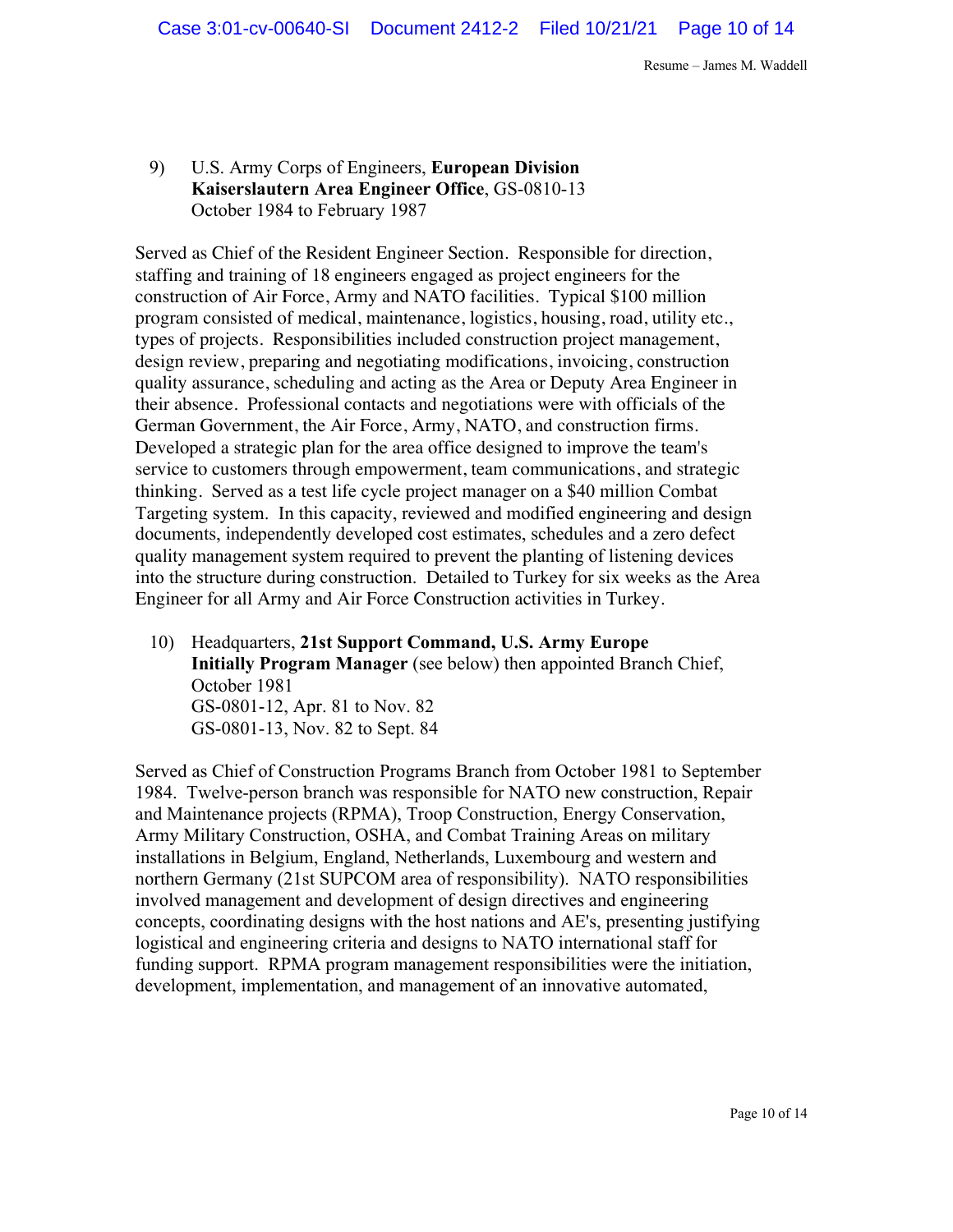command level prioritization program used to manage the annual execution of \$40- 50 million of RPMA projects in the 21st Support Command. Assessed existing and then developed streamlined procurement procedures with several Army and Air Force procurement offices in order to allow obligating up to half the program in the last two weeks of the fiscal year and also to standardize contract specifications. Served as acting Chief of Engineer Plans and Services Division for 15 weeks.

Served as the Program Manager (initially and while Branch Chief, total duration 18 months) for the POMCUS (propositioned combat equipment configured in division size sets) Construction Program (NATO) in Germany, Belgium and the Netherlands. I was the primary proponent for the US Army with the task of synthesizing user requirements with sound engineering to develop state of the art logistic installations (6 sites, 200 facilities) from the ground up. Promoted for my accomplishments in building fast paced consensus and decisions for designs, costs and schedules among senior NATO/SHAPE/AFCENT staff of various nationalities. Entire process was fast track and in the case of the four Dutch sites, concept design to turnover of facilities was in 18 months. Programmed conjunctive funding (from more than one appropriation) in order to meet the broadest range of customer needs. Monitored construction progress to ensure facilities met or exceeded the designs and needed modifications enhanced functionality and maintainability of the facilities at the lowest reasonable cost.

11) U.S. Army Corps of Engineers, **Charleston District** July 1975 to March 1981, GS-0810-5 through GS-0810-12

Served as project engineer for flood control and marine construction projects (jetties, dredging, beach nourishment, wetlands protection, etc.). Responsible for contract management , construction supervision and engineering during construction. Managed quality and cost under difficult marine conditions. Also prepared the designs, cost estimates and negotiated construction/contract changes. Of note is the fishing walkway on Murrells Inlet jetty in which I used an innovative asphalt procedure that reduced the costs by 40% thus making the walkway financially feasible. Spent 21 months in the District's trainee program gaining experience in all the functions of a Corps of Engineer District. While in Engineering division I discovered that the District was incorrectly applying slope stability equations that led to redesigning most embankments of the Cooper River Re-diversion project thus saving millions in real estate costs.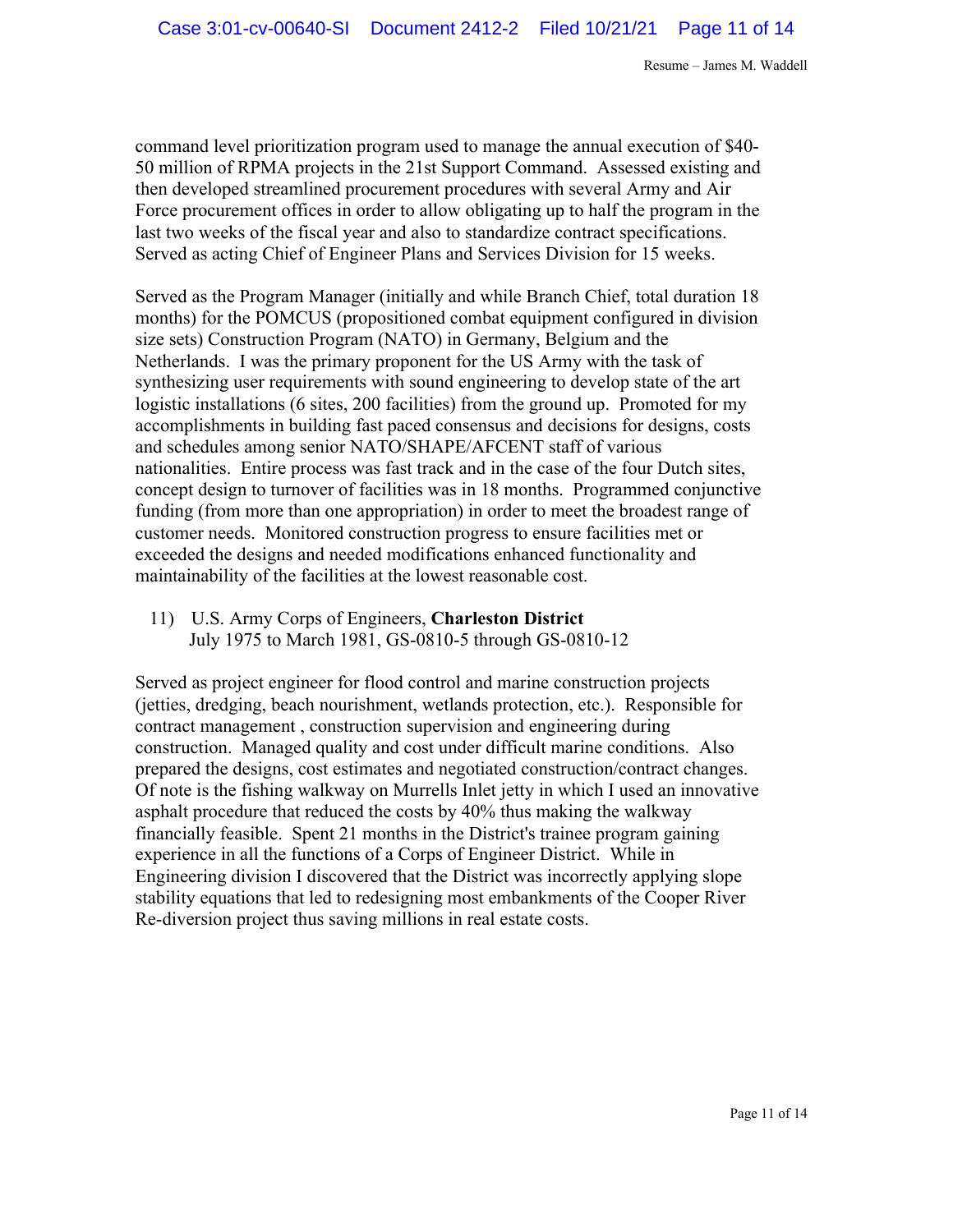# **EDUCATION:**

- § **College of Charleston**, Historical and Marine Geology, 1977
- **The Citadel**, Charleston South Carolina, Bachelor of Sciences, Civil Engineering, 1975
- § **Chamblee High School,** Chamblee Georgia, Graduated 1971

## **MILITARY EXPERIENCE:**

Served six years in the South Carolina Army National Guard. Assignments were: Detachment Commander of an Amphibious Water Craft Unit that provided over the shore logistics support for the Army and Navy; Platoon Leader for an Engineer Utility/Construction Detachment; and a Company Commander for a Signal Company. All of these positions required extensive leadership and managerial skills under extreme conditions. Responsibilities included developing long and short range training plans, supply and maintenance management and coordination with State, Local and Federal agencies. Branch qualified Engineer and Signal.

## **SERVICE TO THE COMMUNITY:**

- § Rotarian
- § Former Board member and Secretary of the Anacostia Watershed Society providing environmental engineering services to the society and the communities located in the watershed in order to address environmental justice issues and to improve the quality of life for the multi-ethnic communities of the watershed
- Former volunteer consultant to the Touch the Earth Foundation and to the World Engineering Partnership for Sustainable Development
- Federal Executive Board volunteer
- § Kingsly Elementary Charter School volunteer
- Cub Scout volunteer

#### **SPECIAL SKILLS:**

- Professional Engineer registration, South Carolina, current
- Computer based Decision Support Systems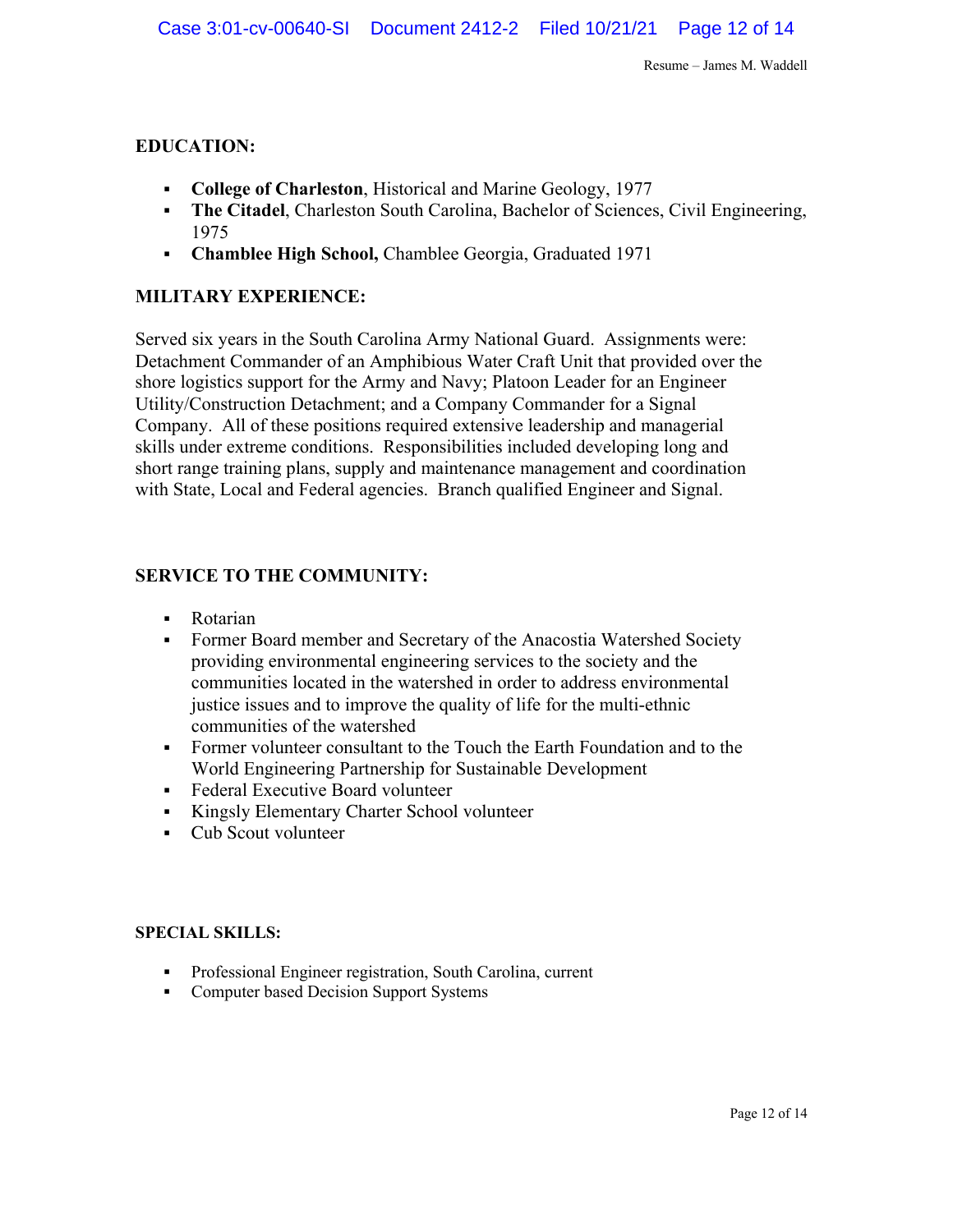- § Secret or Top Secret Security Clearance held from 1975 till 2006
- Leading visioning and strategic planning efforts
- Teaching personal, organizational and community visioning to emerging leaders.

#### **AWARDS AND RECOGNITION:**

- **ASA (CW) Certificate in Recognition for Native American Partnership Building**
- § 45+ letters/notes of appreciation ranging from the White House, to customers, to Area Engineers
- Seven Quality Step Increases
- Nine Special Act Awards
- Ten Merit Pay Cash Awards for Exceptional Performance (all but two performance appraisal for the past 28 years have been exceptional except for 3 presumptive ratings due to promotions)
- **•** EPA plaque for Leadership of Superfund Programs
- § Atlanta Federal Executive Board Award for Outstanding Achievement in Diversity
- Commanders Award for Civilian Service
- Two Meritorious Civilian Service Awards
- Eagle Scout

#### **TRAINING** DATES

|                                                                       | <b>Engineer Officers Basic Course</b>                      | $02/76 - 05/76$   |
|-----------------------------------------------------------------------|------------------------------------------------------------|-------------------|
| $\bullet$                                                             | <b>COE-Emergency Operations</b>                            | $11/77 - 11/77$   |
|                                                                       | <b>COE-Construction Contract Negotiating</b>               | 09/78-09/78       |
|                                                                       | <b>COE-Construction Quality Management</b><br>$\bullet$    | $10/79 - 10/79$   |
|                                                                       | COE-Deep Sea Diving Safety<br>$\bullet$                    | $10/80 - 11/80$   |
|                                                                       | AMETA-Project Planning & Control<br>$\bullet$              | $03/82 - 04/82$   |
|                                                                       | <b>DEH</b> Management<br>$\bullet$                         | $10/83 - 10/83$   |
|                                                                       | Various Management & Executive Development<br>$\bullet$    |                   |
|                                                                       | Seminars and forums<br>$\bullet$                           | 08 81 - Present   |
|                                                                       | <b>COE-Advanced Construction Management</b><br>$\bullet$   | $02/85 - 02/85$   |
|                                                                       | <b>COE-Network Analysis</b><br>$\bullet$                   | $01/86 - 01/86$   |
|                                                                       | <b>COE-Contracting Officer Representative</b><br>$\bullet$ | $02/86 - 02/86$   |
|                                                                       | COE-AE Contracting & Negotiations/MILCON PM<br>$\bullet$   | $11/86 - 11/86$   |
| Selection Research Institute (SRI), Executive Leadership<br>$\bullet$ |                                                            |                   |
|                                                                       | Evaluation/training<br>$\bullet$                           | $03/89 - 03/89$   |
|                                                                       | Covey Leadership Training<br>$\bullet$                     | $04/92 - 04/92$   |
|                                                                       | Various forums and seminars on environmental<br>$\bullet$  |                   |
|                                                                       | technologies<br>$\bullet$                                  | $06/93$ - Present |
|                                                                       | <b>EPA Hazardous Waste Safety Course</b>                   | $05/95 - 05/95$   |